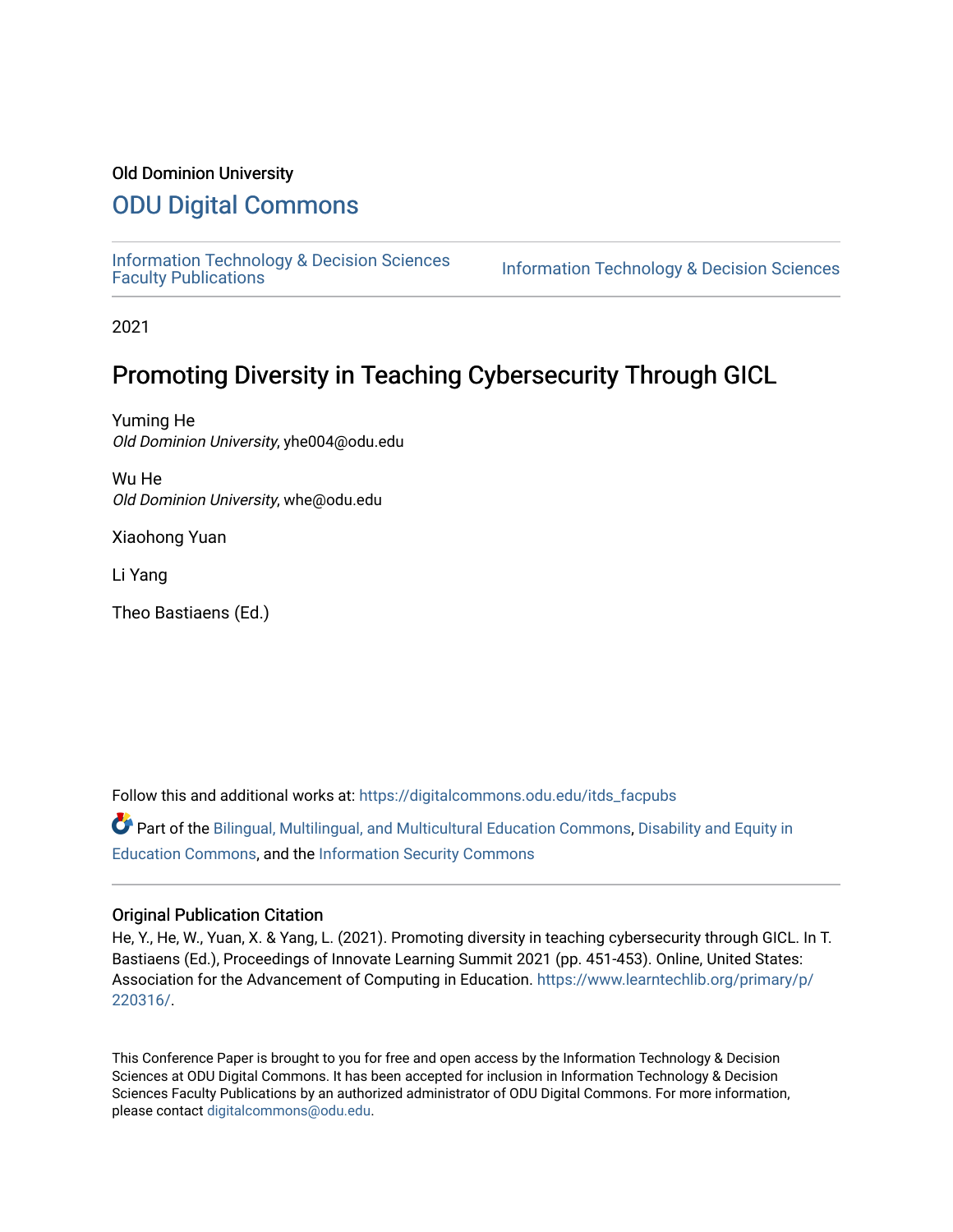### **Promoting Diversity in teaching cybersecurity through GICL**

Yuming He Wu He *Old Dominion University United States* [yhe004@odu.edu](mailto:yhe004@odu.edu) [whe@odu.edu](mailto:whe@odu.edu)

Xiaohong Yuan *North Carolina A&T State University United States* [xhyuan@ncat.edu](mailto:xhyuan@ncat.edu)

Li Yang *University of Tennessee at Chattanooga United States* [li-yang@utc.edu](mailto:li-yang@utc.edu)

**Abstract:** In summary, it is necessary to develop a diverse group of K-12 students' interest and skills in cybersecurity as cyber threats continue to grow. Evidence shows that educating the next generation of cyber workers is a crucial job that should begin in elementary school. To ensure the effectiveness of cybersecurity education and equity at the K-12 level, teachers must create thoughtful plans for considering communities' interests and needs, and to continually reconsider what's working and how to adjust our strategies, approaches, design, and research plan to meet their specific needs, challenges, and strengths, particularly with students from under-served and underrepresented populations in the cybersecurity fields. By building a series of guided inquiry collaborative learning activities in the cybersecurity area, we hope that our approach could build a diverse group of students which creates a more holistic view of the problem and delivers a range of valuable problem-solving hard and soft skills. Professional development must be provided to teachers to get them prepared for adopting guided inquiry collaborative learning activities in classrooms

**Keywords:** collaborative learning,online learning,diversity,Guided Inquiry Collaborative Learning

#### **Introduction**

There is a shortage of cybersecurity professionals in the coming decades. According to Cybersecurity Workforce Demand (National Institute of Standards and Technology, 2021), the lack of cybersecurity professionals is about 3.12 million globally. With the growing number of cyberattacks and a shortage of cybersecurity professionals, educating people about cybersecurity is essential. The government has been increasing investments in cybersecurity education over the past decade to build a diverse and skillful workforce for cybersecurity.

However, the cybersecurity workforce is still not diverse despite the efforts. For example, women only represent about 14% of the cybersecurity workforce in North America (Reed et al., 2017). The lack of diversity in the cybersecurity area creates gaps in identifying hidden security issues that could be exploited by hackers (Eddy, 2021). Innovative approaches must be developed and used to address the diversity issue in the cybersecurity workforce. In this paper, we introduced the Guided Inquiry Collaborative Learning (GICL) approach to promote diversity in teaching cybersecurity. To promote diversity and facilitate teaching of diverse students, teachers need to be innovative in their teaching methods and adopt different strategies (Guri-Rosenblit, Šebková, & Teichler, 2007). Naz and Murad (2017) reported that innovative teaching has a positive impact on the performance of diverse students.

#### **Guided Inquiry Collaborative Learning**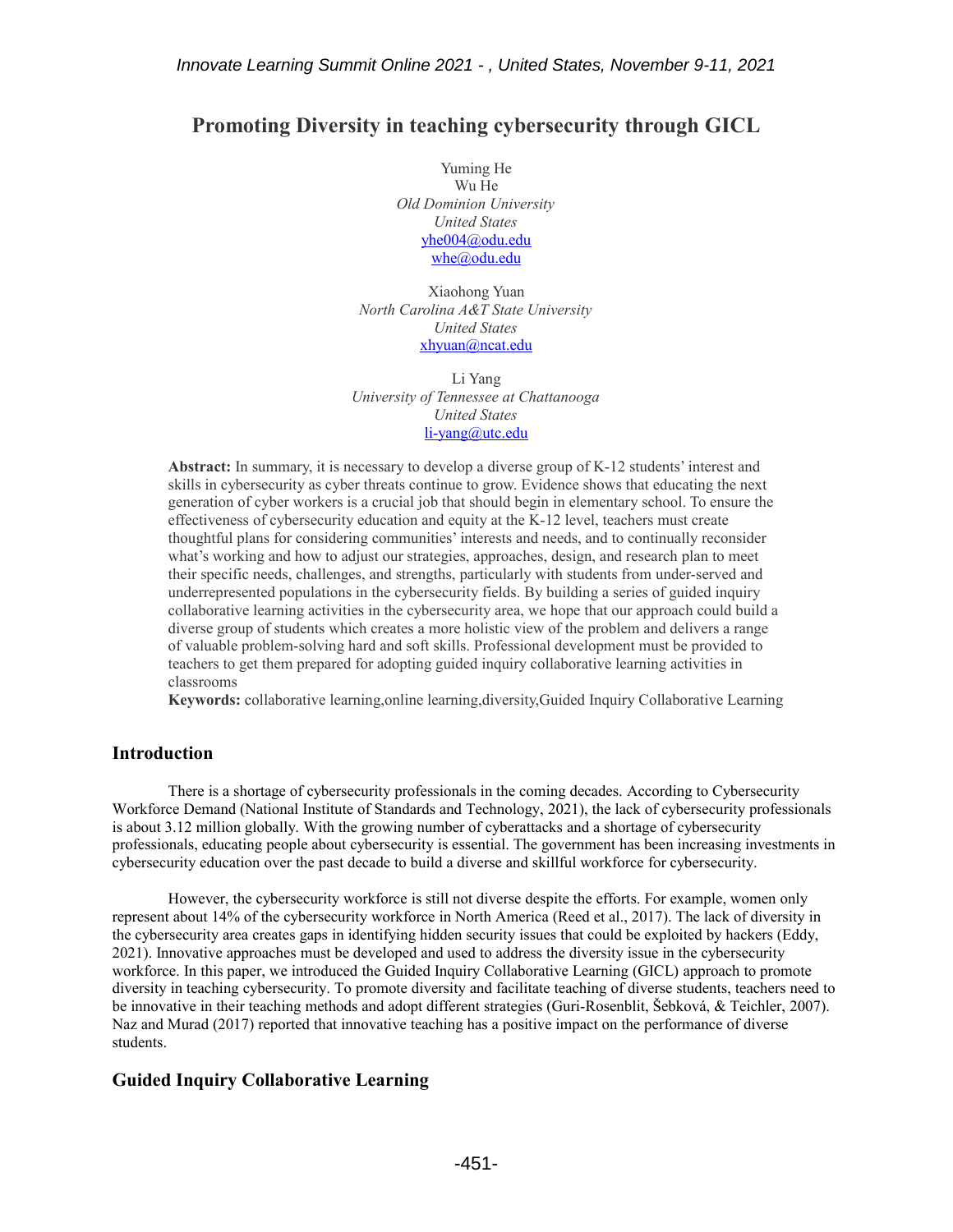The guided inquiry collaborative learning approach provides a possible way to promote diversity in teaching cybersecurity (Yuan et al., 2019; Yang et al., 2019). A guided inquiry collaborative learning approach activity comprises several sections, including learning objectives, key concepts of a small security topic, activity examples, critical thinking questions, exercise, discussion, and conclusion. In the classroom, 4-5 students can work together in one group to work on a guided inquiry collaborative learning activity given by the instructor. This activity will help them construct their knowledge learned in the class and stimulate their learning and research abilities while working on the assigned work.

The team members act in different roles, including a recorder (recording all answers & questions and providing copies to team & facilitator), speaker (talking to facilitator and other groups), manager (keeping track of time and making sure everyone contributes appropriately), and reflector (considering how the team could work and learn more effectively) while completing the guided inquiry collaborative learning activity (Showed in Table 1). Then the team will follow the instructions to complete the activity step by step as a group, report what they learned from this activity and provide answers to the questions listed in the learning activity. This process will help students develop their individual responsibility, communicate with one another, and learn from each other. The instructor will serve as the facilitator for each team and provide guidance as needed.

Table 1: Team Roles in Guided Inquiry Collaborative Learning Activities (Mitchell & Hiatt, 2010)

| Team roles | Responsibilities                                                                           |
|------------|--------------------------------------------------------------------------------------------|
| Recorder   | Recording answers and questions and providing copies to team $\&$ facilitator (instructor) |
| Speaker    | Communicating with the facilitator and other teams                                         |
| Manager    | Monitoring time and ensuring every group member contributes appropriately                  |
| Reflector  | Summarizing and reflecting on how group members could improve their work and learning      |

#### **Promoting Diversity in Teaching Cybersecurity through GICL**

Through a project funded by the National Science Foundation, we have developed materials for teaching diverse topics in cybersecurity (available at https://blog.utc.edu/li-yang/gicl/ ) by following the GICL approach for face-to-face and online courses. We assessed student learning outcomes, learning experience, student attitudes, and motivations by pre-and post-survey.

Our evaluation results reveal some positive aspects of teaching cybersecurity through GICL (Yuan et al., 2017; Zha & He, 2021). Students were often assigned to work on the same GICL activity with others with diverse backgrounds, skill sets, races and genders whenever possible. Since students played different roles in the GICL activity, they had to communicate with others in the same group, bouncing ideas off each other and making their voices heard. Discussing concepts with other students in the same group increased and solidified students' understanding of security concepts. They had the chance to ask questions or directly get help from group members as needed. For example, a student said: "my teammates know this and I didn't know it. They explained it to me." Students in the group learned to value teamwork and to explore security concepts by listening to various perspectives from different students. In one of the web security activities, over 75% of students agreed that the GICL learning experience taught them how to work well with other people despite differences. 80% of students agreed that this learning experience taught them how to talk about ideas with their peers of different backgrounds or skill sets.